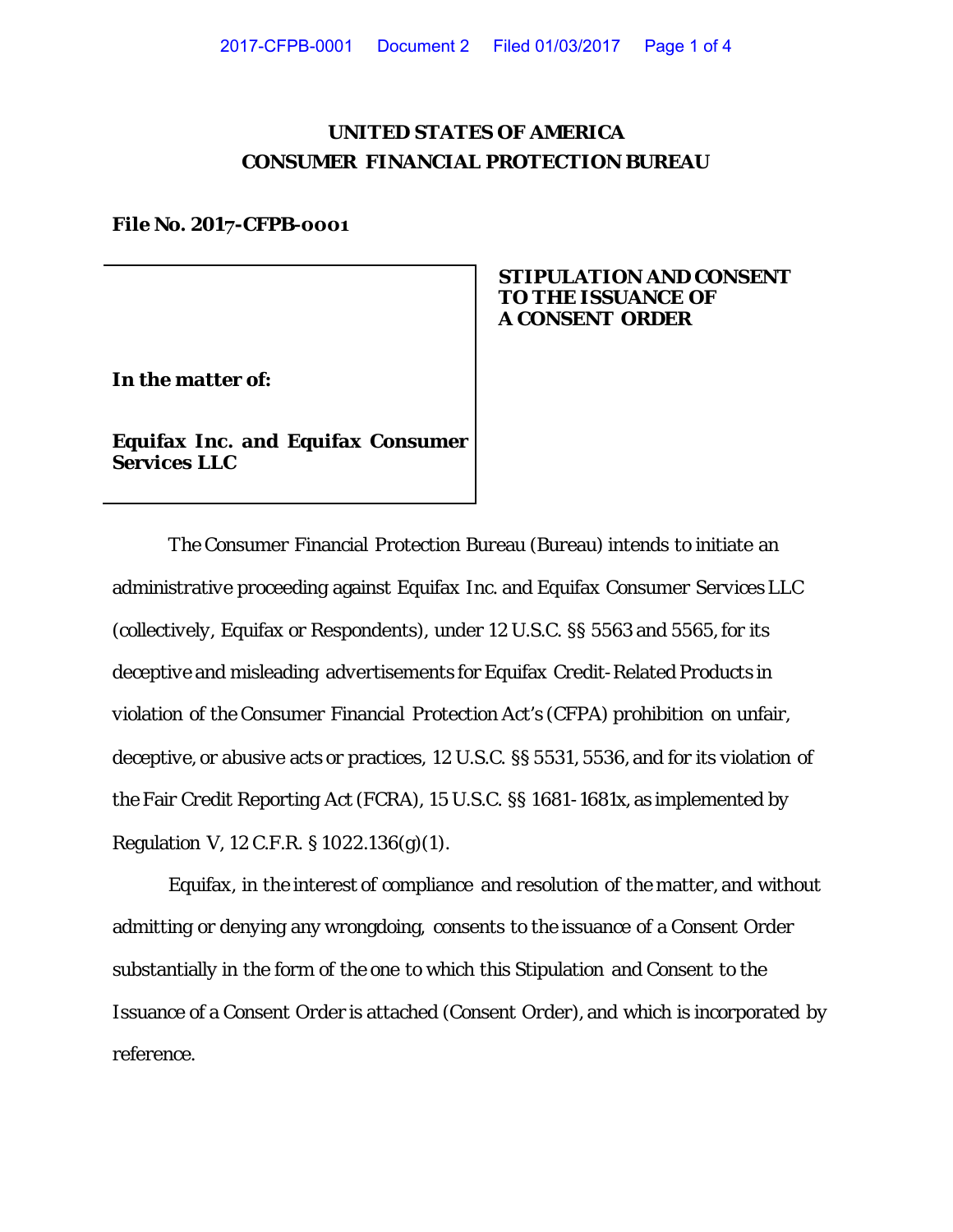In consideration of the above premises, Equifax agrees to the following:

## **Jurisdiction**

1. The Bureau has jurisdiction over this matter under sections 1053 and 1055 of the CFPA, 12 U.S.C. §§ 5563, 5565, and section 621 of the FCRA, 15 U.S.C. § 1681s.

#### **Consent**

- 2. Equifax agrees to the issuance of the Consent Order, without admitting or denying any of the findings of fact or conclusions of law, except that Equifax admits the facts necessary to establish the Bureau's jurisdiction over Equifax and the subject matter of this action.
- 3. Equifax agrees that the Consent Order will be deemed an "order issued with the consent of the person concerned" under 12 U.S.C. § 5563(b)(4), and agrees that the Order will become a final order, effective upon issuance, and will be fully enforceable by the Bureau under 12 U.S.C. §§ 5563(d)(1) and 5565.
- 4. Equifax voluntarily enters into this Stipulation and Consent to the Issuance of a Consent Order.
- 5. The Consent Order resolves only Equifax's potential liability for law violations that the Bureau asserted or might have asserted based on the practices described in Section IV of the Consent Order, to the extent such practices occurred before the Effective Date and the Bureau knows about them as of the Effective Date. Equifax acknowledges that no promise or representation has been made by the Bureau or any employee, agent, or representative of the Bureau, about any liability outside of this action that may have arisen or may arise from the facts underlying this action or immunity from any such liability.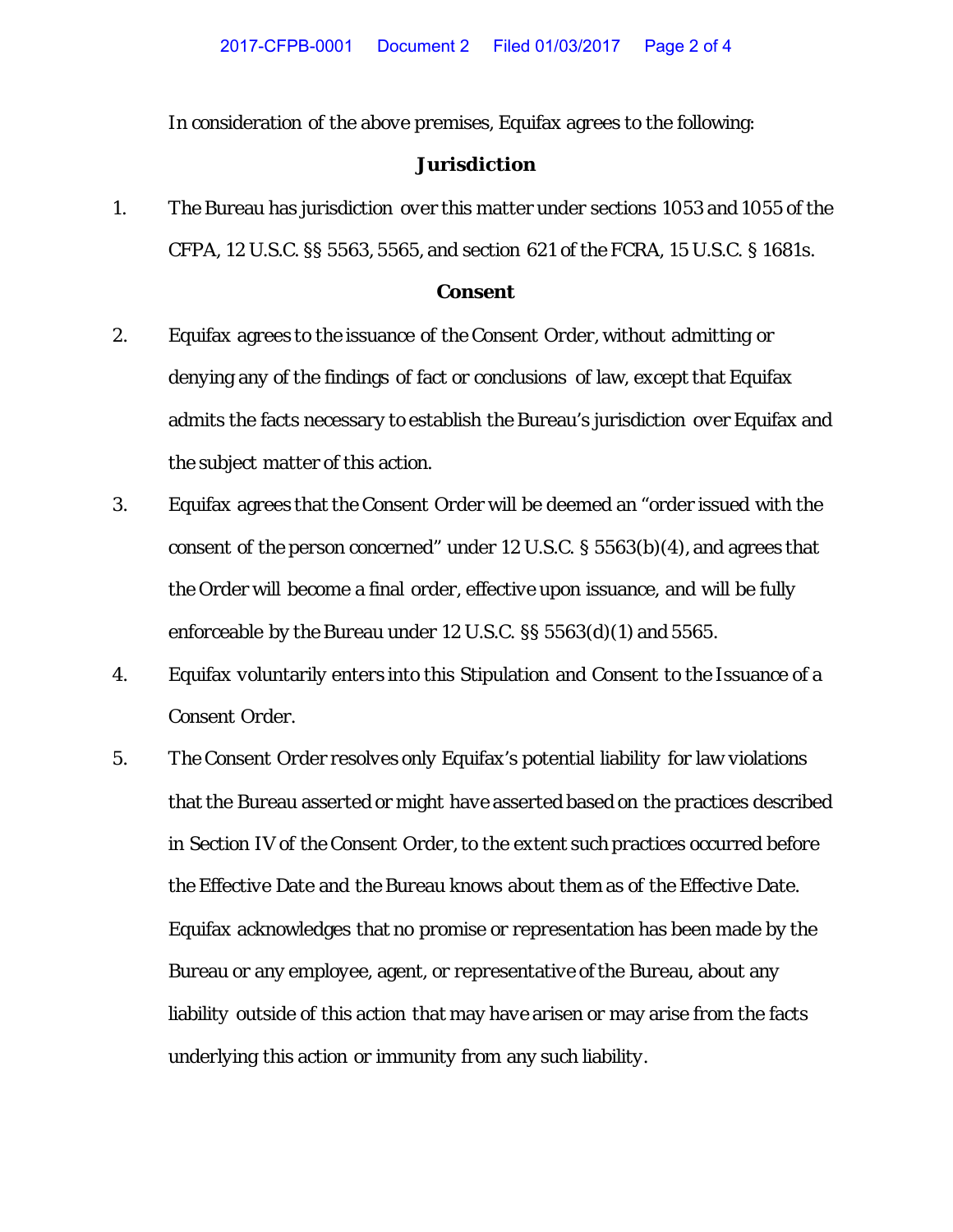- 6. Equifax agrees that the facts described in Section IV of the Consent Order will be taken as true and be given collateral estoppel effect, without further proof, in any proceeding before the Bureau to enforce the Consent Order, or in any subsequent civil litigation by the Bureau to enforce the Consent Order or its rights to any payment or monetary judgment under the Consent Order.
- 7. The terms and provisions of this Stipulation and the Consent Order will be binding upon, and inure to the benefit of, the parties hereto and their successors in interest.
- 8. Equifax agrees that the Bureau may present the Consent Order to the Bureau Director for signature and entry without further notice.

### **Waivers**

- 9. Equifax, by consenting to this Stipulation, waives:
	- a. Any right to service of the Consent Order, and agrees that issuance of the Consent Order will constitute notice to the Equifax of its terms and conditions;
	- b. Any objection to the jurisdiction of the Bureau, including, without limitation, under section 1053 of the CFPA, 12 U.S.C. § 5563;
	- c. The rights to all hearings under the statutory provisions under which the proceeding is to be or has been instituted; the filing of proposed findings of fact and conclusions of law; proceedings before, and a recommended decision by, a hearing officer; all post-hearing procedures; and any other procedural right available under section 1053 of the CFPA, 12 U.S.C. § 5563, or 12 CFR Part 1081;
	- d. The right to seek any administrative or judicial review of the Consent Order;